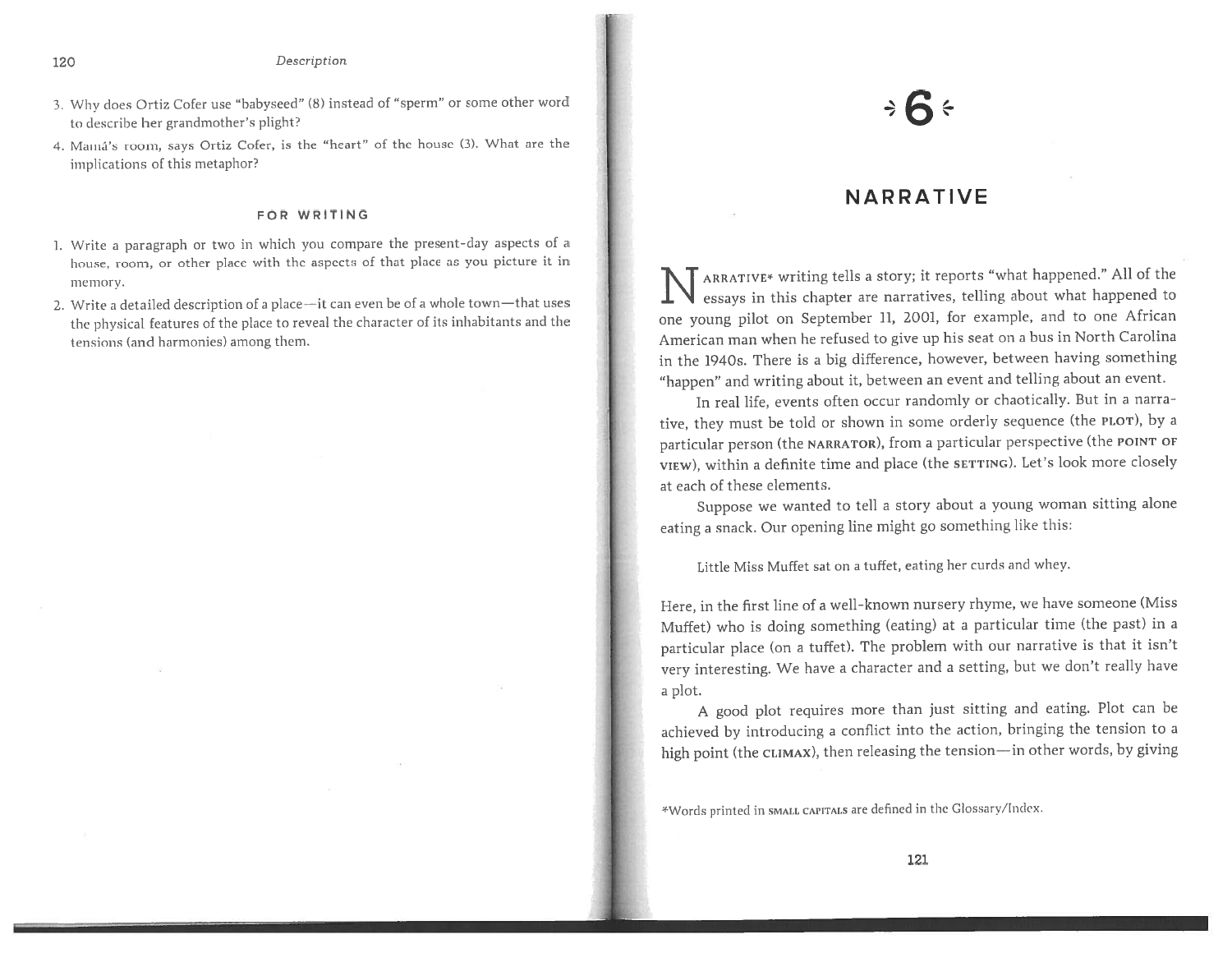122 Narrative Narrative 123

the action of the story <sup>a</sup> beginning, middle, and end. In our story about Miss Muffet, we could achieve the necessary conflict by introducing an intruder:

Along came a spider and sat down beside her ...

You know what's coming next, but you can still feel the tension building up before we resolve the conflict and release the rising tension in the final line of our story:

And frightened Miss Muffet away.

Well, that's better. We have a sequence of events now. Moreover, those events Mary Mebane. occur in our narrative in some sort of order—chronologically. But p. 157, tells how the events also have to be linked together in some meaningful way. segregation laws caused her to In this case, the appearance of the intruder actually causes the "live with terror." departure of the heroine. There are many ways to connect the events in <sup>a</sup> narrative, but CAUSE AND EFFECT is one good approach (see Chapter 12).

We said earlier that <sup>a</sup> narrative must have <sup>a</sup> narrator. That narrator may be directly involved in the action of the narrative or may only repor<sup>t</sup> it. Do we have one here? Yes, we do; it is the narrator who refers to Miss Muffet as "her." But this narrator is never identified, and he or she plays no par<sup>t</sup> in the action. Let's look at <sup>a</sup> narrator who does—Stephen King, in <sup>a</sup> passage from <sup>a</sup> narrative about an accident that almost killed him some years ago:

Most of the sight lines along the mile-long stretch of Route <sup>5</sup> that I walk are good, but there is one place, <sup>a</sup> short steep hill, where <sup>a</sup> pedestrian heading north can see very little of what might be coming his way. <sup>I</sup> was three-quarters of the way up this hill when the van came over the crest. It wasn't on the road; it was on the shoulder. My shoulder. <sup>I</sup> had perhaps three-quarters of <sup>a</sup> second to register this.

—SrErHiN KING, "On Impact"

Notice that the "I" in this piece is King himself, and he is very much involved in the action of the story he is telling. In fact, he is about to be hit by the van coming over the crest of the hill. That would introduce <sup>a</sup> conflict into his walk along Route 5, wouldn't it?

By narrating this story from a FIRST-PERSON point of view, King is putting himself in the center of the action. If he had said instead, "The van was closing in on him fast," we would have <sup>a</sup> THIRD-PERSON narrative, and the nar rator would be reporting the action from the sidelines instead of bearing the brunt of it. What makes <sup>a</sup> chilling story here is that King is not only showing us what happened to him, he is showing us what he was thinking as he sud denly realized that the van was almost on top of him: "It wasn't on the road; it was on the shoulder. My shoulder." We look in as the narrator goes, in <sup>a</sup> few swift phrases, from startled disbelief to horrified certainty.

Another way in which King creates <sup>a</sup> compelling story is by using direct speech, or DIALOGUE. When King tells about his first day hack at work, he lets his wife speak to us directly: "I can rig <sup>a</sup> table for you in the back hall, outside the pantry. There are plenty of outlets—you can have your Mac, the little printer, and <sup>a</sup> fan." Quoting direct speech like this helps readers to imagine the characters as real people.

But why does King end his narrative back at the writing desk? Because he knows that stories serve a larger PURPOSE than Yiyun Li, p. 152, just telling what happened. The larger purpose of King's story is uses dialogue to to make a point about writing and the writer's life. The van almost changed her ideas killed him, but writing, King demonstrates, helped him to recover about marriage. and keeps him going.

Well-told stories are almost always told for some reason. The searing tale you heard earlier about Miss Muffet, for example, was told to make <sup>a</sup> point about narrative structure. A brief, illustrative story like this is called an <code>ANEC-</code> DOTE. All stories should have <sup>a</sup> point, but anecdotes in particular are used in all kinds of writing to give examples and to illustrate the greater subject at hand—writing, for instance.

When you use <sup>a</sup> story to make <sup>a</sup> point, don't forget to remind the reader exactly what that point is. When Junot Diaz tells about thieves breaking into his family's apartment in "The Money," he is also making <sup>a</sup> point about how police respond differently to crime depending on where it takes place. Nor mally, Diaz writes, the police would have been called to investigate such an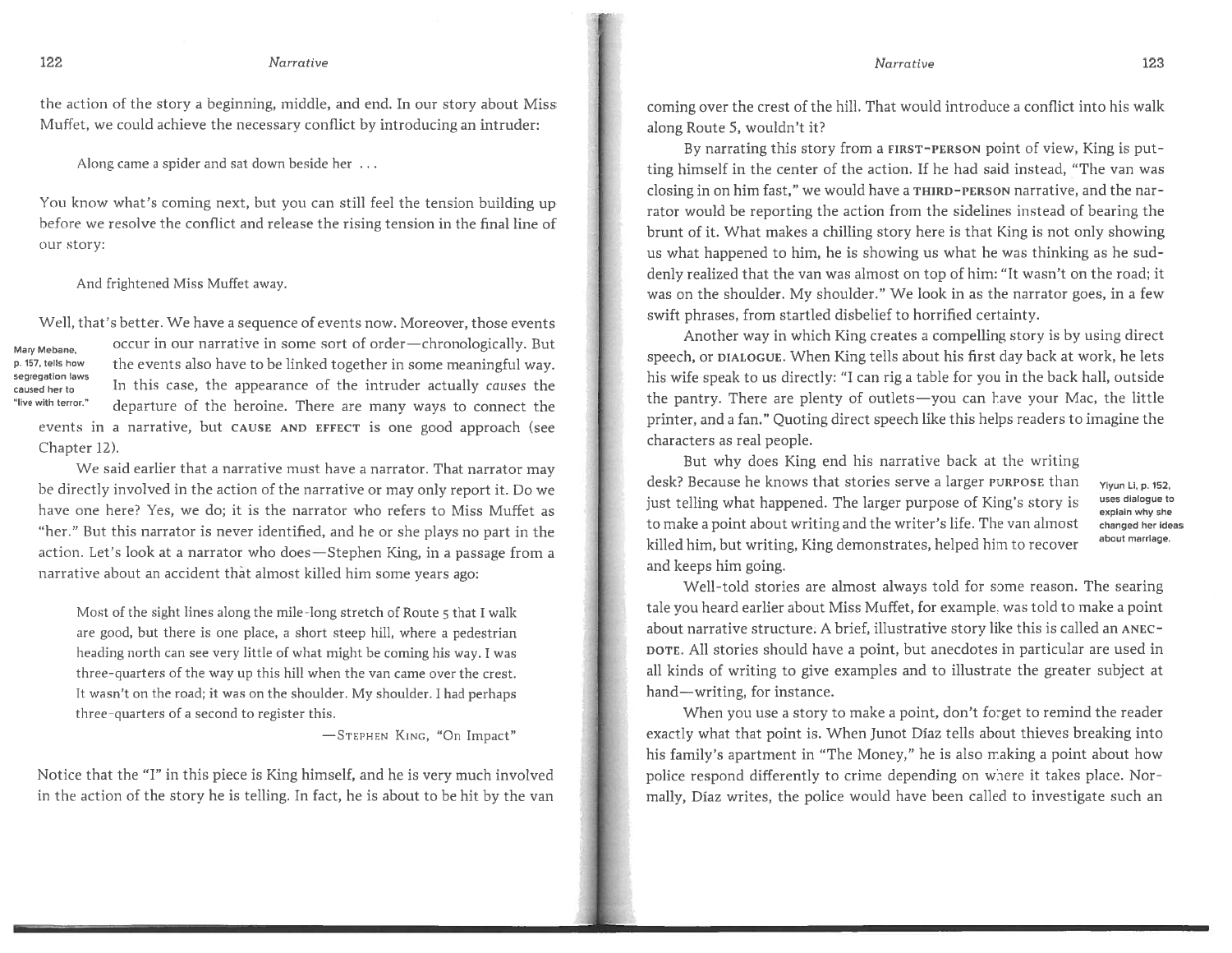incident; in his old neighborhood, however, going to the police "would have been about as useless as crying." Don't keep your reader in the dark. When your purpose is to explain something, don't ge<sup>t</sup> so wound up in the web of telling <sup>a</sup> goo<sup>d</sup> story that you forget to say what the moral is.

### A BRIEF GUIDE TO WRITING A NARRATIVE

As von write <sup>a</sup> NARRATIVE, you need to say who or what the narrative is about, where it takes <sup>p</sup>lace, and what is happening. Mary Mebane makes these basic moves of narration in the following lines from her essay in this chapter:

On this Saturday morning Esther and <sup>I</sup> set out for town for our music lesson. We were going on our weekly big adventure, all the way across town. . . . We walked the two miles from Wildwood to the bus line. -MARY MEBANE, "The Back of the Bus"

Mebane says who her story is about ("Esther and I"), where it takes place (on the bus line), and what is happening as the story opens (the two teenagers are beading for <sup>a</sup> "big adventure").

The following guidelines will help you to make these basic moves as you draft <sup>a</sup> narrative—and to come up with <sup>a</sup> subject for your story, consider your purpose and audience, state your point, and organize the specific details and events of your story into <sup>a</sup> compelling <sup>p</sup>lot by using chronology, transitions, verb tenses, and dialogue.

### Coming Up with <sup>a</sup> Subject

When you enjoy <sup>a</sup> well-told story, it is often because the author presents an everyday event in an interesting or even dramatic way. To come up with <sup>a</sup> subject for <sup>a</sup> story of your own, think of events, both big and small, that you have experienced. You might write <sup>a</sup> goo<sup>d</sup> story about <sup>a</sup> perfectly ordinary occurrence, such as buying <sup>a</sup> car, applying for <sup>a</sup> job, arguing with <sup>a</sup> friend—or even just doing your homework.

"No, no, no," the writer Frank McCourt, author of Angela's Ashes, used to say to his students when they complained that nothing had happened to them

when they got home the night before. "What did you do when you<br>walked in?" McCourt would ask. "You went through a door, didn't narrative around the<br>you? Did you have anything in your hande? A healt head You ordinary events you? Did you have anything in your hands? A book bag? You ordinary events of a didn't carry it with you all night, did you? Did you hang it on <sup>a</sup>

hook? Did you throw it across the room and your mom yelled at you for it?" Even mundane details like these can provide the material for <sup>a</sup> good story if you use them to show what people said and did—and exactly where, why, and how they said and did it.

### Considering Your Purpose and Audience

As you compose <sup>a</sup> narrative, think hard about the audience you want to reach and the PURPOSE your narrative is intended to serve. Suppose you are emailing <sup>a</sup> friend about <sup>a</sup> visit to an electronics store in order to convince her to take advantage of the grea<sup>t</sup> deals you found there. You might tell your story this way: "When <sup>I</sup> walked into ComputerDaze, <sup>I</sup> couldn't believe my eyes. Tablet computers everywhere! And the cheap prices! I went home with <sup>a</sup> tablet under each arm." Or suppose you are writing <sup>a</sup> column in <sup>a</sup> computer magazine, and the purpose of your story is to show readers how to shop for <sup>a</sup> tablet. You might write: "The first hurdle I encountered was the numbing variety of brands and models."

Whatever your purpose, think about how much your audience is likely to know about your subject so you can judge how much background informa tion you need to give, what terms you need to DEFINE, and so on. If you are writing an ANECDOTE, make sure it is appropriate for your audience and illus trates your larger point.

# Generating Ideas: Asking What Happened—and Who, Where, When, How, and Why

How do you come up with the raw materials for <sup>a</sup> narrative? To ge<sup>t</sup> started, ask yourself the questions that journalists typically ask when developing <sup>a</sup> story: who, what, where, when, how, and why? Your immediate answers will <sup>g</sup>ive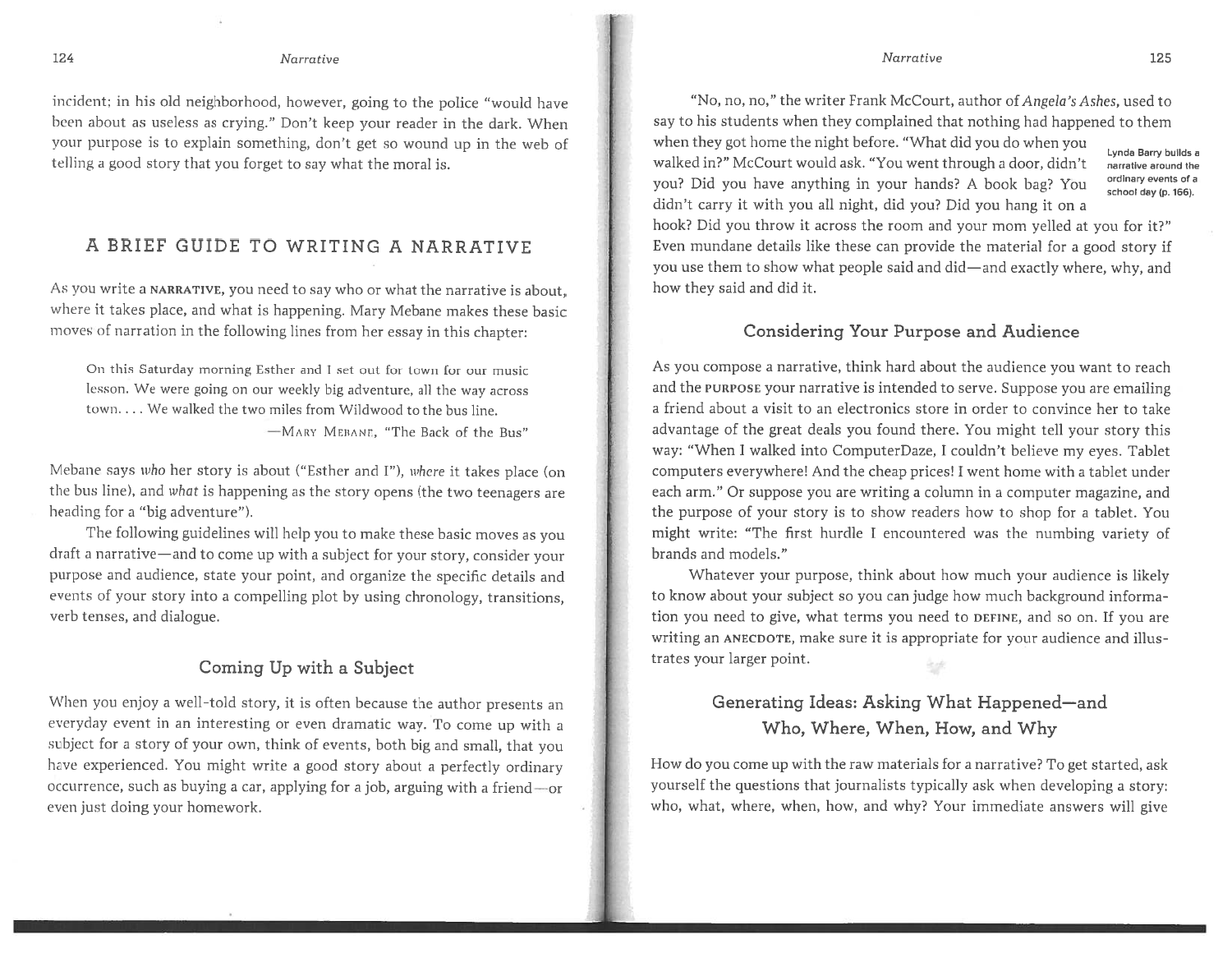you the beginnings of <sup>a</sup> narrative, but keep asking the questions over and over again. Try to recall lots of particular details, both visual and auditory. As the writer John Steinbeck once advised, "Try to remember [the situation] so clearly that you can see things: what colors and how warm or cold and how you go<sup>t</sup> there . . . what people looked like, how they walked, what they wore, what they ate." ne beginnings of a narrati<br>
Try to recall lots of part<br>
John Steinbeck once a<br>
y that you can see things:<br>
ere ... what people looke<br>
te."<br>
You will also want your re<br>
so it's important to selee<br>
're trying to show why ye<br> Marrative<br>
Revention and the narrative of the narrative of the narrative of the John Steinbeck once advised, "Try to republe the network of the act of the act of the set of the act of the act of the act of the act of You w Marrative<br>
Reginnings of a narrative, but keep asking the questions<br>
Try to recall lots of particular details, both visual and au<br>
John Steinbeck once advised, "Try to remember [the<br>
that you can see things: what colors an Marrative, but kettakes are the positions of a narrative, but kettakes are things: what colore ... what people looked like, hove ... what people looked like, hove ... what people looked like, hove ... what people looked li Marrative<br>
We beginnings of a narrative, but keep asking the questions ov<br>
Try to recall lots of particular details, both visual and audit<br>
John Steinbeck once alveised, "Try to remember [the sit<br>
of that you can see thing Marrative<br>
Narrative<br>
Try to recall lots of particular details, bo<br>
John Steinbeck once advised, "Try to<br>
that you can see things: what clors and<br>
ere ...what people looked like, how they<br>
te."<br>
You will also want your rea

You will also want your readers to know why you're telling this particular story, so it's important to select details that suppor<sup>t</sup> your point. For example, if you're trying to show why your sister is the funniest person in your family, your story might include specific, vivid details about the sound of her voice, her amusing facial expressions, and <sup>a</sup> practical joke she once pulled.

### Templates for Narrating

The following templates can help you to generate ideas for <sup>a</sup> narrative and then to start drafting. Don't take these as formulas where you just have to fill in the blanks. There are no easy formulas for good writing. But these tem <sup>p</sup>lates can help you <sup>p</sup>lot out some of the key moves of narration and thus may serve as good starting points:

- 
- $\triangleright$  My story takes place in  $\perp$  when  $\perp$ .
- 
- 
- 
- 
- 
- 
- 

For more techniques to help you generate ideas and start writing <sup>a</sup> narrative essay, see Chapter 3.

Newton a<br>
Newton and the station over and over<br>
Try to recell lets of particular details, both visual and antitory. As the<br>
Try to recell lets of particular details, both visual and antitory. As the<br>
lets are the stationa Fry retend loss of particular details, both risin and and the particular contribution of the matricular contribution of the contribution of the contribution of the contribution of the contribution of the contribution of t

narrative if they become too predictable, as in first, second, third.

5teve Hendrix, p. 138, shifts between pas<sup>t</sup> and presen<sup>t</sup> as he writes about <sup>a</sup> pilot who flew on September 11.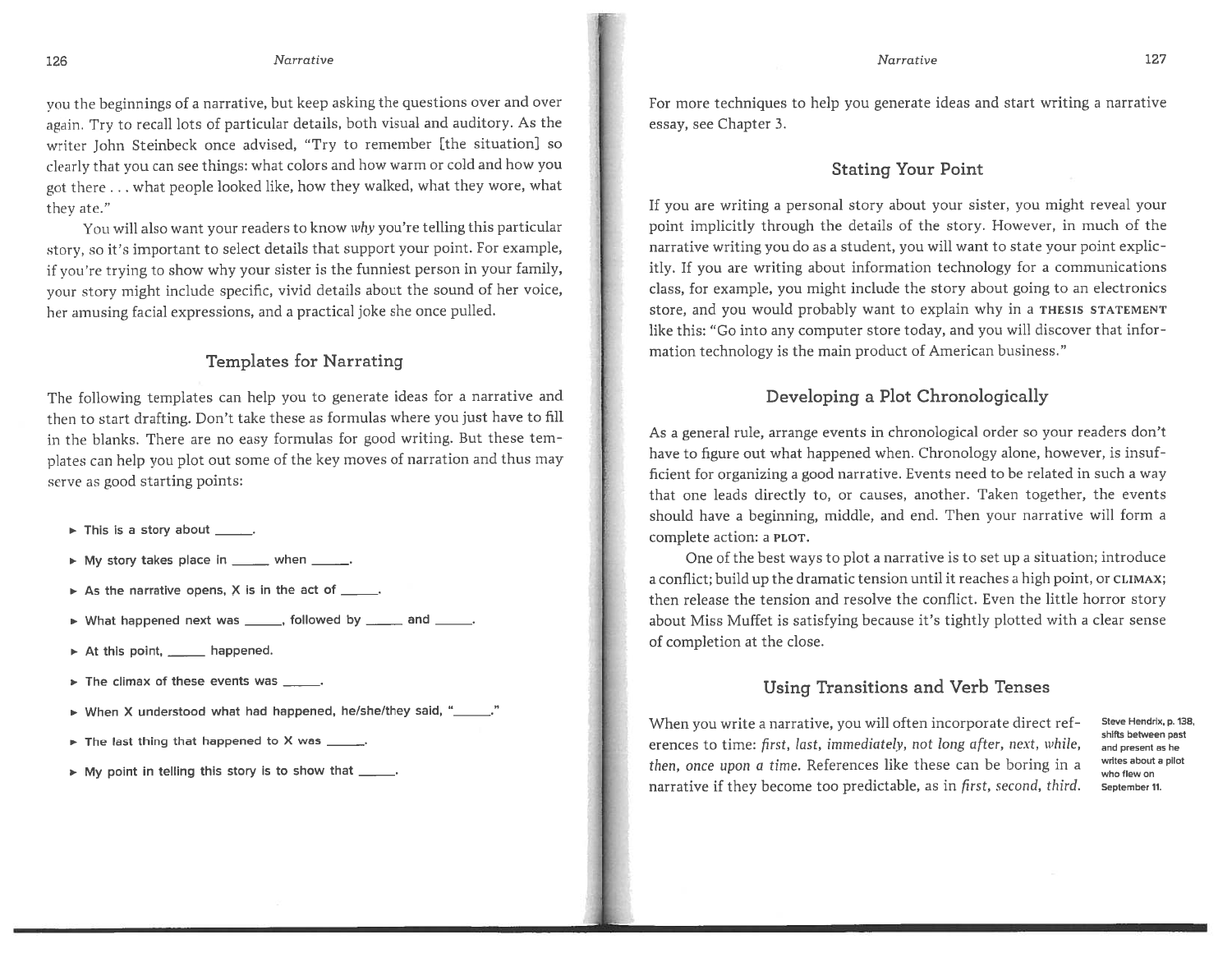But used judiciously, such TRANSITIONS provide smooth links from one event to another, as do other connecting words and phrases like thus, therefore, con sequently, what happened next, before I knew it, and so on.

In addition to clear transitions, your verb tenses can help you to connect events in time. Remember that all actions that happen more or less at the same time in your narrative should be in the same tense: "I was three-quarters of the way up this hill when the van came over the crest. It wasn't on the road; it was on the shoulder." Don't shift tenses needlessly; but when you do need to indi cate that one action happened before another, be sure to change tenses accordingly and accurately. If you need to shift out of chronological order altogether—you might shift back in time in <sup>a</sup> FLASHBACK or shift forward in time in a FLASH-FORWARD—be sure to make the leap clear to your readers.

### Maintaining <sup>a</sup> Consistent Point of View

As you construct <sup>a</sup> narrative, you need to maintain <sup>a</sup> logical and consistent POINT OF VIEW. In <sup>a</sup> narrative written in the FIRST PERSON ("I" or "we"), like Stephen King's, the NARRATOR can be both an observer of the scene ("Most of the sight lines along the mile-long stretch of Route 5 that <sup>I</sup> walk are good") and <sup>a</sup> participant in the action ("I had perhaps three-quarters of <sup>a</sup> second to regis ter this"). In <sup>a</sup> narrative written in the THIRD PERSON ("he," "she," "it," or "they'), as is the case in most articles and history books, the narrator is often merely an observer, though sometimes an all-knowing one.

Whether you write in the first or third person, don't attribute percep tions to yourself or your narrator that are physically impossible. If you are narrating a story from the front seat of your car, don't pretend to see what is going on three blocks away. If you do claim to see (or know) more than you reasonably can from where you sit, your credibility with the reader will soon be strained.

### Adding Dialogue

You can introduce the points of view of other people into <sup>a</sup> story by using DIALOGUE. In <sup>a</sup> story about her childhood, for example, Annie Dillard lets her mother speak for herself: "Lie on your back," her mother tells young Dillard. "Look at the clouds and figure out what they look like."

As <sup>a</sup> first-person narrator, Dillard might have written, "My mother told me to look at the clouds and figure out what they look like." But these words would be <sup>a</sup> step removed from the person who said them and so would lack the immediacy of direct dialogue. If you let people in your narrative speak for themselves, your characters will come to life, and your whole narrative will have <sup>a</sup> greater dramatic impact.

# EDITING FOR COMMON ERRORS IN NARRATIVE WRITING

Like other kinds of writing, narrative uses distinctive patterns of language and punctuation—and thus invites typical kinds of errors. The following tips will help you to check for and correct these errors in your narrative writing.

### Check that verb tenses accurately indicate when actions occur

Because narrative writing focuses on actions and events, it relies heavily on verbs. Make sure verb tenses accurately indicate when actions take place. Don't ge<sup>t</sup> confused about when to use the simple pas<sup>t</sup> (She arrived at school), the presen<sup>t</sup> perfect (She has arrived at school), and the pas<sup>t</sup> perfect (She had arrived at school).

Use the simple pas<sup>t</sup> to indicate actions that were completed at <sup>a</sup> specified time in the past.

 $\blacktriangleright$  He has completed the assignment this morning.

Use the presen<sup>t</sup> perfect to indicate actions begun and completed at some unspecified time in the past, or actions begun in the pas<sup>t</sup> and continuing into the present.

- The recession comes has come to an end.
- $\blacktriangleright$  The recession goes has gone on for more than five years now.

Use the pas<sup>t</sup> perfect to indicate actions completed by <sup>a</sup> specific time in the pas<sup>t</sup> or before another pas<sup>t</sup> action occurred.

 $\blacktriangleright$  The alligators arrived next, but by then the palm rats had moved out.